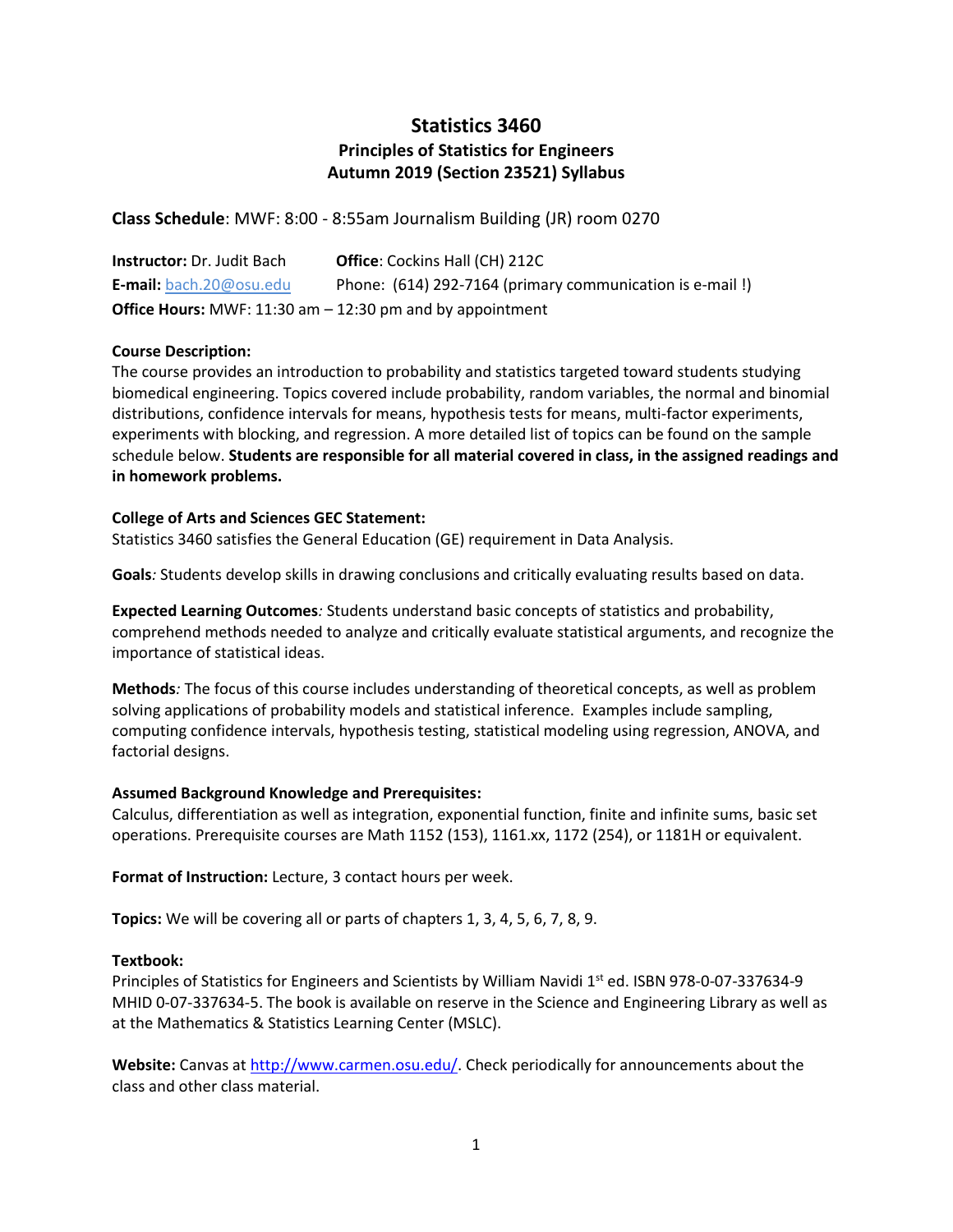#### **Homework:**

There are tentatively scheduled 8 graded homework assignments throughout the semester. You must show your work for all homework problems; do not just write the final answer. Policy regarding homework assignments is: **late homework will not be accepted** (no excuses). I understand that illness and other unplanned emergencies may pop up during the semester, and so I will drop your **three lowest** homework scores. I highly recommend that you save these "freebies" until you really need to use them! More details on homework assignments including **required format** are posted in the Homework module on Carmen. Homework must be submitted in hardcopy (**not** e-mailed).

#### **Exams:**

The two exams during the semester and the final exam are all **closed book exams** with about 4-7 essay questions (6-12 for the final exam) **similar** in style and difficulty level to the suggested and turn-in homework problems and to the lecture examples. For each exam, you will be permitted one sheet of 8.5" x 11" **handwritten paper with formulas** you find helpful. (both sides of the paper may be used). The final exam is on Monday, December 9 from 8:00-9:45am. For the final exam, two sheets of 8.5" x 11" paper (same rules as above) may be made. The final exam will be cumulative, with a slight emphasis on those topics covered after the second midterm. **A calculator should** also **be brought to all exams** (no cell phone calculators or PDAs). Full credit for each exam problem can only be earned through showing your justification for or work on each problem. Answers without work will **not** receive full credit.

#### **Expectations:**

You will be assessed on your learning of ideas, concepts, and achievement of skills presented during lecture, on the course website, and in assigned readings. You should expect that **some** ideas, concepts or skills in assigned reading may **not** be reiterated in the lecture.

#### **Attendance:**

We use **TopHat** for attendance. It is required to bring a **portable device** (e.g. tablet, cell phone, laptop, or clicker) to the classes to access the TopHat classroom participation system. TopHat home page: <https://tophat.com/> login page: <https://app.tophat.com/login> or signup for an account page: [https://app.tophat.com/register/.](https://app.tophat.com/register/) **Important: your TopHat account should include your name exactly as it is listed on Carmen.** TopHat is free for students at The Ohio State University. Detailed information can be found at [https://resourcecenter.odee.osu.edu/top-hat/using-top-hat-students.](https://resourcecenter.odee.osu.edu/top-hat/using-top-hat-students) It is **your responsibility to get any and all material covered from a classmate if you miss class**.

**Join Code** for our class **(**within TopHat)**: 811347**.

#### **Grading:**

| The final course grade will be based on: |      |
|------------------------------------------|------|
|                                          |      |
|                                          |      |
|                                          |      |
|                                          |      |
|                                          |      |
|                                          | 100% |

#### **Percentage Grading Scale:**

93% A 90% A- 87% B+ 83% B 80% B- 77% C+ 73% C 70% C- 67% D+ 60% D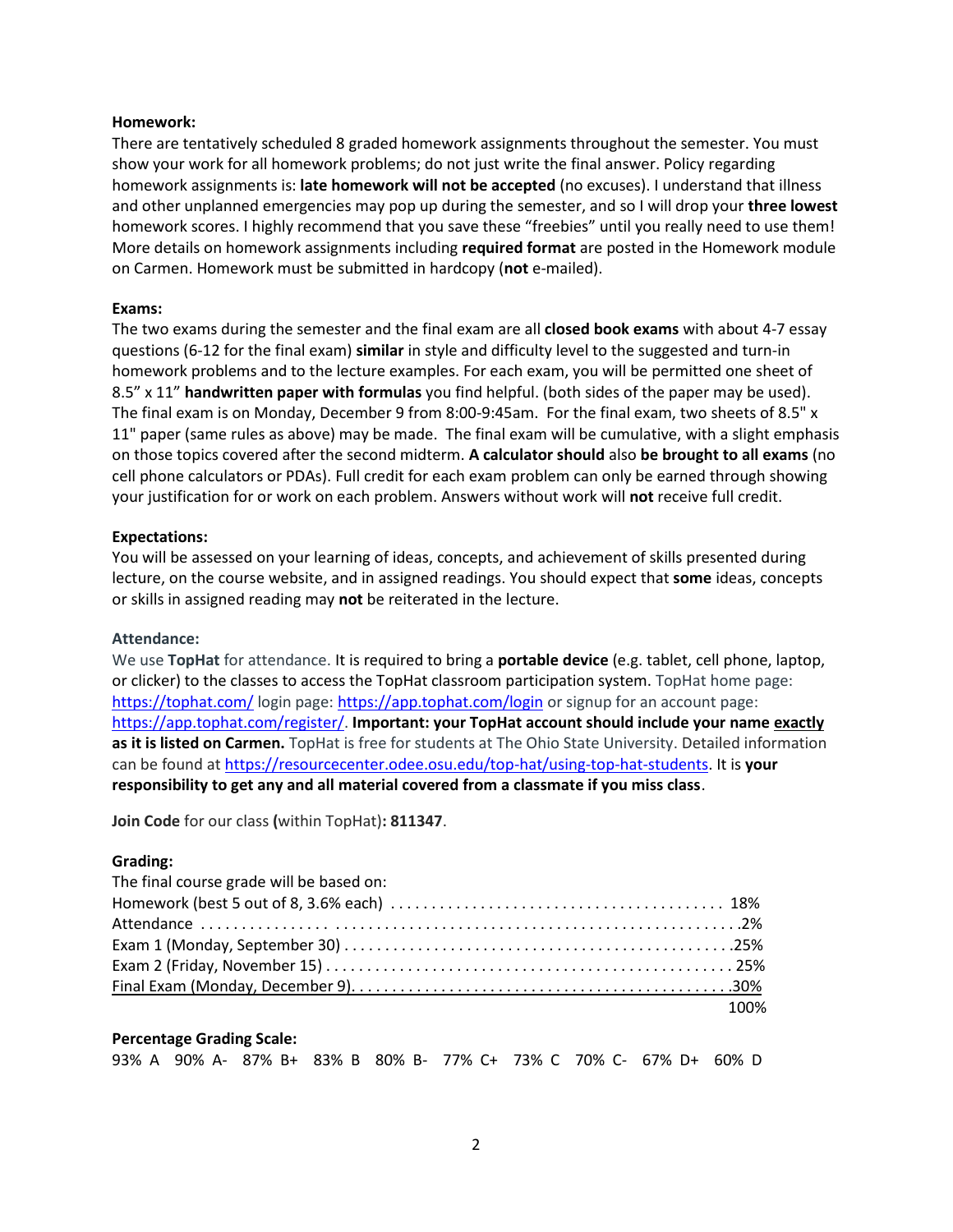## **E-mail Correspondence:**

In order to protect your privacy, **all course e-mail correspondence must be made from a valid OSU name.# account and must have a subject field starting with the phrase "Stat 3460 8:00 am".** If you have not activated your OSU email account, you can activate your account at [https://my.osu.edu/.](https://my.osu.edu/)

#### **Study Rooms and Help Hours - MSLC (Mathematics and Statistics Learning Center):**

Our TAs hold office hours in the Mathematics and Statistics Learning Center in Cockins Hall room 122 starting the second week of classes. More details are on the MSLC webpage at [http://mslc.osu.edu](http://mslc.osu.edu/)

#### **Communication Devices:**

Other than the above listed TopHat activities, please otherwise refrain from using portable devices during class as a courtesy to those sitting around you. **All electronic devices other than a calculator must be shut off and put away during examinations.**

#### **Drop Date:**

The last day to drop the course without a 'W' appearing on your record is Friday, September 13, 2019. The last day to drop the course without petitioning is Friday, November 15, 2019

#### **Advice:**

1. A **tentative** lecture schedule is given in this syllabus. Give a first reading to scheduled text sections **before** the lecture that covers that material. **Announcements made in class or on Carmen supersede information in this syllabus. It is your responsibility to be up to date about the announcements.**

2. The course moves rather quickly. If you are having difficulty, please **get help** as soon as possible. Homework assignments can be difficult if you wait until the last minute before trying any problems.

3. It is important that you provide sufficient details in writing up solutions to the problems for grading. It is also important that your solutions be **presented in a clear, easy to read** format. No credit will be given for work that is too sloppy or difficult to read.

4. The material becomes more complex as it moves along. **Keep working along** as the semester progresses.

5. Having the opportunity to use formula sheets on the exams also means that you are not given formulas and it is **your responsibility** to create your formula sheet and gather the necessary formulas you may need on an exam. Collecting important formulas along the way as we learn them is a good organized way to prepare your formulas sheet.

6. If you have a re-grade request on an exam, the request needs to be **written** on a sheet of paper attached to your original paper, within one week of the date the paper was first returned to class. If you are absent the day a graded paper is first returned to the class, it is your responsibility to come to me to get it in less than a week if you want to have a re-grade option available to you.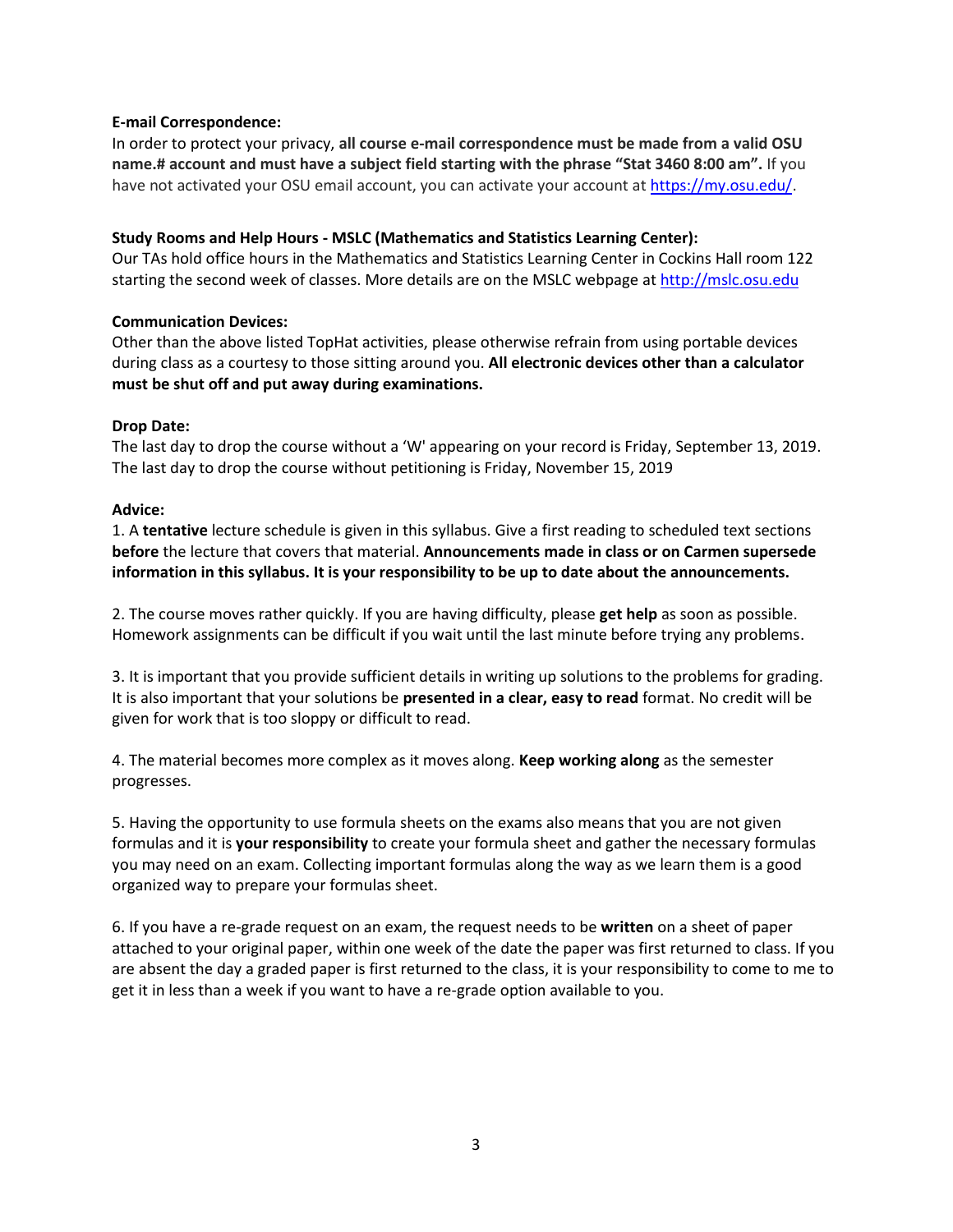## **Academic Misconduct:**

Please, help maintain an academic environment of mutual respect and fair treatment. You are expected to produce original and independent work on the exams. Although students are often encouraged to work together on homework assignments, all students must submit their own work in their own words.

## **Academic Misconduct Statement:**

It is the responsibility of the Committee on Academic Misconduct to investigate or establish procedures for the investigation of all reported cases of student academic misconduct. The term 'academic misconduct' includes all forms of student academic misconduct wherever committed; illustrated by, but not limited to, cases of plagiarism and dishonest practices in connection with examinations. Instructors shall report all instances of alleged academic misconduct to the committee (Faculty Rule 3335-5-487). For additional information, see the Code of Student Conduct [http://studentlife.osu.edu/csc/.](http://studentlife.osu.edu/csc/)

# **Sexual Misconduct/Relationship Violence Statement:**

Title IX makes it clear that violence and harassment based on sex and gender are Civil Rights offenses subject to the same kinds of accountability and the same kinds of support applied to offenses against other protected categories (e.g., race). If you or someone you know has been sexually harassed or assaulted, you may find the appropriate resources at http://titleix.osu.eduor by contacting the Ohio State Title IX Coordinator, Kellie Brennan, at [titleix@osu.edu.](mailto:titleix@osu.edu)

# **Addressing Issues of Differing Abilities:**

The University strives to make all learning experiences as accessible as possible. If you anticipate or experience academic barriers based on your disability (including mental health, chronic or temporary medical conditions), please let me know immediately so that we can privately discuss options. To establish reasonable accommodations, I may request that you register with Student Life Disability Services. After registration, make arrangements with me as soon as possible to discuss your accommodations so that they may be implemented in a timely fashion. SLDS contact information: **[slds@osu.edu](mailto:slds@osu.edu)**; 614-292-3307; **[slds.osu.edu](http://www.ods.ohio-state.edu/)**; 098 Baker Hall, 113 W. 12th Avenue**.**

## **Mental Health Statement:**

As a student you may experience a range of issues that can cause barriers to learning, such as strained relationships, increased anxiety, alcohol/drug problems, feeling down, difficulty concentrating and/or lack of motivation. These mental health concerns or stressful events may lead to diminished academic performance or reduce a student's ability to participate in daily activities. The Ohio State University offers services to assist you with addressing these and other concerns you may be experiencing. If you or someone you know are suffering from any of the aforementioned conditions, you can learn more about the broad range of confidential mental health services available on campus via the Office of Student Life's Counseling and Consultation Service (CCS) by visiting [ccs.osu.edu](http://ccs.osu.edu/) or calling [614-292-5766.](tel:%28614%29%20292-5766) CCS is located on the 4th Floor of the Younkin Success Center and 10th Floor of Lincoln Tower. You can reach an on call counselor when CCS is closed at [614-292-5766](tel:%28614%29%20292-5766) and 24 hour emergency help is also available through the 24/7 National Suicide Prevention Hotline at 1-800-273-TALK or at [suicidepreventionlifeline.org.](http://suicidepreventionlifeline.org/)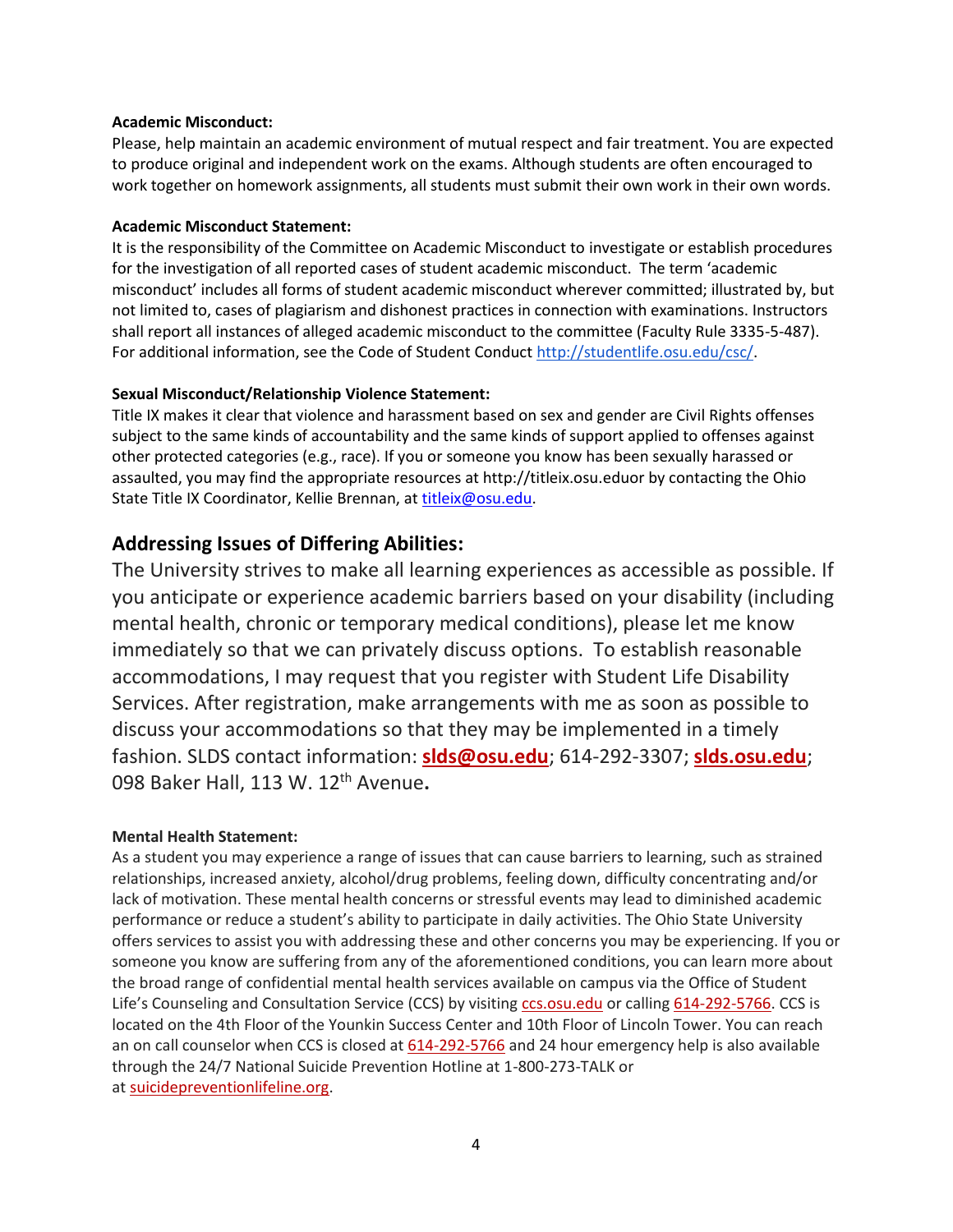#### **Diversity Statement:**

The Ohio State University affirms the importance and value of diversity in the student body. Our programs and curricula reflect our multicultural society and global economy and seek to provide opportunities for students to learn more about persons who are different from them. We are committed to maintaining a community that recognizes and values the inherent worth and dignity of every person; fosters sensitivity, understanding, and mutual respect among each member of our community; and encourages each individual to strive to reach his or her own potential. Discrimination against any individual based upon protected status, which is defined as age, color, disability, gender identity or expression, national origin, race, religion, sex, sexual orientation, or veteran status, is prohibited.